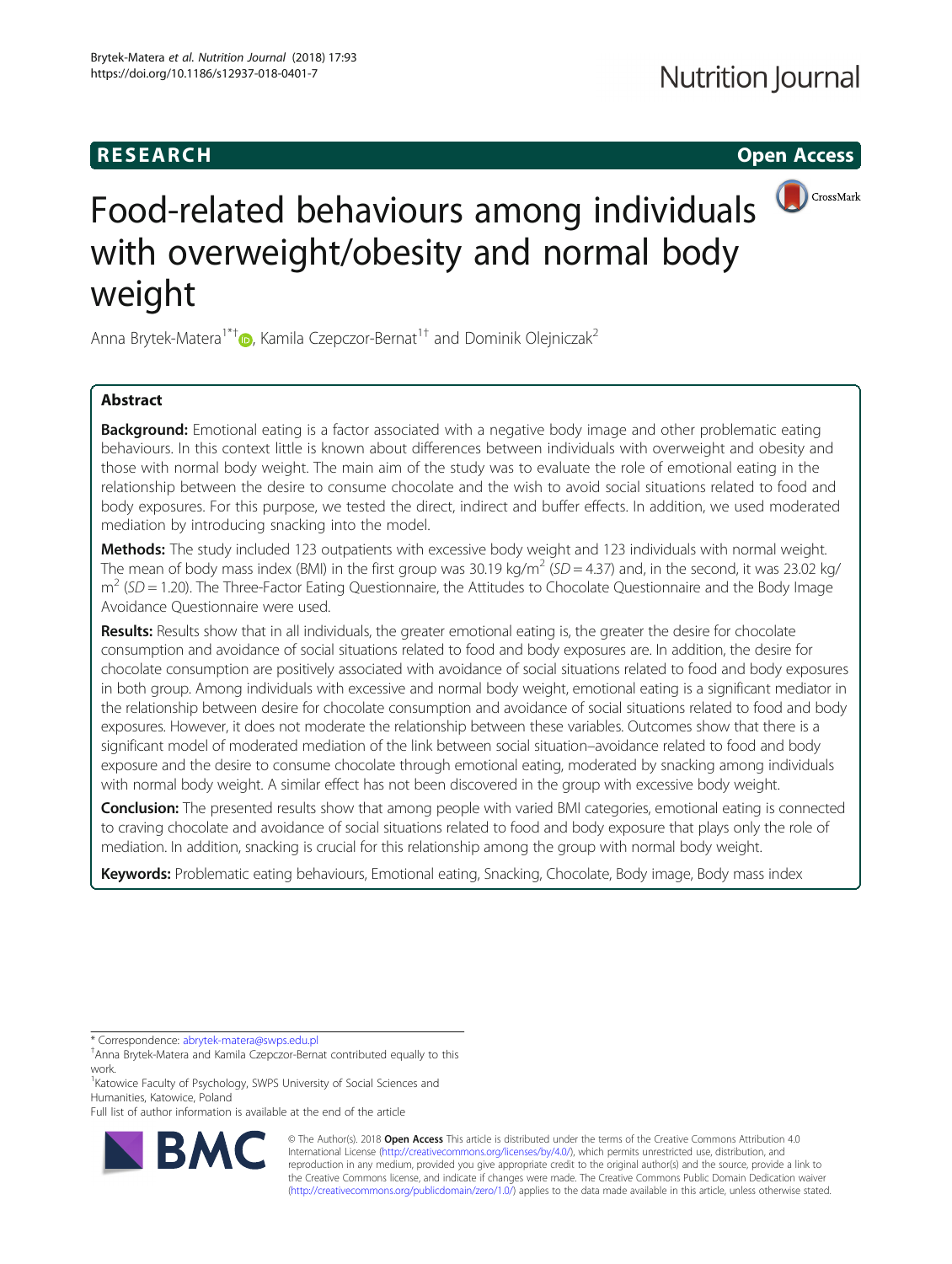#### Background

The development of eating habits is a poly-aetiological process [\[1](#page-8-0), [2\]](#page-8-0). Taking into account the presented research, the role of psychological factors seems to be of particular importance. This group includes cognitive [[3,](#page-8-0) [4](#page-8-0)], familial [[5\]](#page-8-0), social  $[6, 7]$  $[6, 7]$  $[6, 7]$  and affective  $[8, 9]$  $[8, 9]$  $[8, 9]$  variables. The source literature argues that the majority of studies and publications relates to the relationship between emotional experiences and eating [[10](#page-8-0), [11\]](#page-8-0).

The abnormal eating habits are divided into two categories [[12](#page-8-0)–[14\]](#page-8-0). The first is related to eating disorders (EDs), which are included in the Diagnostic and Statistical Manual of Mental Disorders-Fifth Edition (DSM-5) and the International Classification of Diseases (ICD-10) [\[15,](#page-8-0) [16](#page-8-0)]. In contrast, problematic eating behaviours (PEBs) are described in the literature as maladaptive eating habits (not included in either DSM-5 or ICD-10) [\[12](#page-8-0), [17\]](#page-8-0). This category consists of unhealthy and pathological eating patterns, including emotional eating, snacking between meals and food cravings [\[17,](#page-8-0) [18](#page-8-0)] which are (in addition to the well-known role of eating disorders - especially binge eating disorder [BED]) crucial elements in the development of excessive body weight [[12](#page-8-0), [13](#page-8-0)].

The food might perform the role of a regulator of an emotional state [[19,](#page-8-0) [20](#page-8-0)]. As the result of the experience of a specific valence affection, an individual can reduce negative emotions, increase the level of positive emotions or maintain the present emotional state through eating [\[21](#page-8-0), [22](#page-8-0)]. In the literature on the relationship between emotions and food, there is a distinction between two types of hunger [\[1](#page-8-0), [23\]](#page-8-0). What differentiates emotional hunger from physiological hunger is the moment when feelings of hunger, satisfaction, satiety and guilt appear [[23](#page-8-0)]. The moment in which starvation, determined by emotions, occurs is sudden and associated with the desire to consume specific groups of products (comfort food). Food is taken to satiate the inner void, and its consumption continues despite the feeling of satiety. The last characteristic element of the incorrect eating process—related to emotional eating—is a greater likelihood of guilt arising after ingestion of food, as opposed to the situation when it is ingested to satisfy a biological need [\[23\]](#page-8-0). The emotional eating can be perceived as an abnormal eating habit that disturbs natural sensation of hunger and satiety and leads to body image concerns [\[17](#page-8-0), [18](#page-8-0)].

The research on the relationship between eating and body highlights that experiencing one's own body, especially body attitudes, is also related to the amount of consumed food [[2](#page-8-0), [10,](#page-8-0) [24](#page-8-0), [25](#page-8-0)]. As a result of beliefs connected with the necessity to have a slim figure, the individual feels fear of gaining weight (especially in relation to the consumption of forbidden food, e.g., chocolate) and shame because of his or her own body, and acts to reduce these negative feelings [[6\]](#page-8-0). The example of one such behaviour is the avoidance of social situations related to food and body exposure [[26](#page-8-0)]. These situations are perceived as threatening (among others due to the possibility of losing control over the amount of food consumed in the presence of other people) and involve experiencing negative emotions, which in turn can promote the tendency to overeat under emotions [[6,](#page-8-0) [26](#page-8-0)]. In addition, studies clearly show that overweight individuals have a stronger tendency to eat under the influence of experienced emotions than individuals with normal weight [\[27\]](#page-8-0).

The behavioural aspect of the body image is related to such behaviours as weighing oneself and the use of various weight-loss methods [[28\]](#page-8-0). These behaviours are manifestations of the absorption in body, which can cause stress and will be reduced by snacking [[10](#page-8-0), [29](#page-9-0), [30](#page-9-0)]. The sweets/cake and fruit are the groups of products that most people eat between meals [\[31\]](#page-9-0). There is evidence in the literature that, in addition to emotional eating, snacking belongs to the group of variables crucial for the emergence and persistence of excess body weight [[1,](#page-8-0) [10,](#page-8-0) [17,](#page-8-0) [18,](#page-8-0) [32](#page-9-0)].

The other approach of research on the eating process includes one focusing on the food cravings (problematic eating behaviour) in the context of chocolate consumption and their relationships to health [[33](#page-9-0)]. The authors of the questionnaire measuring this relationship (together with emotional eating and guilt associated with chocolate consumption) specify the desire for chocolate consumption accompanied by inadaptable and persistent thoughts, beliefs and feelings [[34](#page-9-0), [35\]](#page-9-0). One of the symptoms of the desire to consume chocolate is the feeling that a person cannot stop thinking about the desire to eat chocolate [[34](#page-9-0)]. In the context of mindful eating, individuals seeking to reduce their weight try to avoid chocolate (consider it as forbidden and a high-calorie product), and its consumption results in guilt and escalating dietary restrictions as well as a negative attitude toward one's own body [[29](#page-9-0), [30\]](#page-9-0).

It should be noted that little is known about relationship between abovementioned variables (emotional eating, body image and chocolate craving). On the basis of the literature [[1](#page-8-0), [10\]](#page-8-0) we assumed that emotional eating was a factor associated with a negative body image and other problematic eating behaviours. From a clinical point of view, the more individuals, especially with problematic eating behaviours and disturbed body image-related behaviours (e.g. patients with excessive body weight) try to avoid thinking about food intake and their own body, the probability of eating a forbidden food (e.g. chocolate) and thinking about eating a forbidden food increase (which is based on the theory of paradoxical effects of thought suppression) [[1](#page-8-0)]. Controlling thoughts are associated with stress and linked to increased tension, wherefore individuals try to reduce these negative states and may therefore be at risk of the over-consumption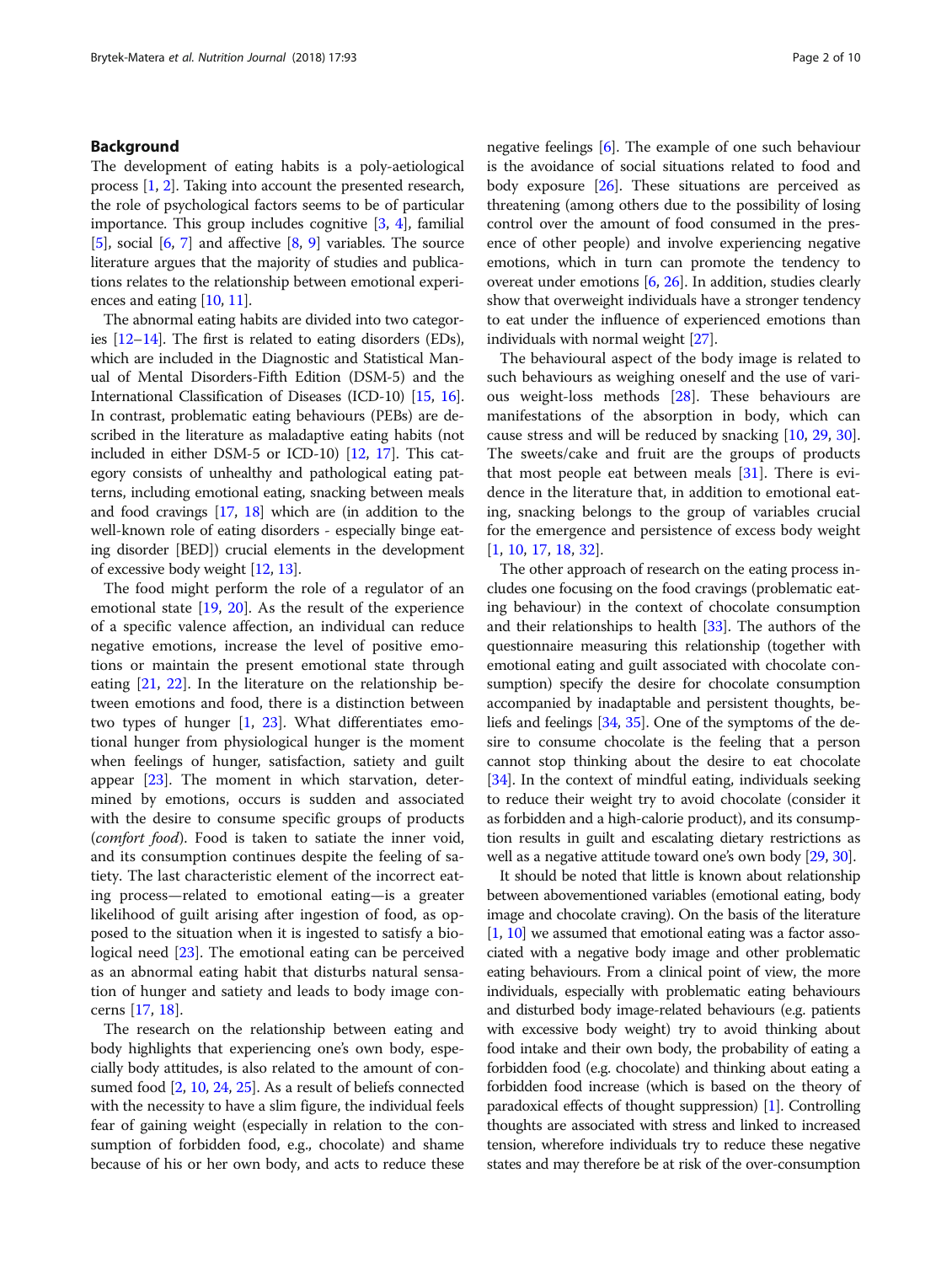(e.g. emotional eating). Moreover, it is assumed that Frequent snacking leads to increased levels of stress (especially when individuals want to avoid eating and looking at their body) that may result in emotional eating and eating a forbidden food [\[1](#page-8-0), [10](#page-8-0), [17](#page-8-0), [18](#page-8-0), [32](#page-9-0)].

Numerous recent studies have analysed the mediating or/and moderating role of emotional eating on different psychological and nutrition variables, e.g. depression and weight gain [[36\]](#page-9-0), night eating with binge eating and body mass index [[37\]](#page-9-0). Mediation analysis has become more meaningful in nutritional research and its use provides insight into the relationship among variables in a potential causal chain [\[38\]](#page-9-0). Therefore, the aim of this exploratory study was to (1) examine how the role of emotional eating in the relationship between desire for chocolate consumption and avoidance of social situations is related to food and exposure of the body (direct, indirect and buffer effect) and (2) whether the relationship between avoidance of social situations and desire for chocolate is mediated through emotional eating, moderated by snacking (the model of moderated mediation). On the basis of the studies [\[19](#page-8-0), [27\]](#page-8-0), it can be assumed that among individuals with excessive body weight, emotional eating will be a significant correlate, mediator and moderator of the relationship between variables related to desire for chocolate consumption and avoidance of body exposure.

#### **Methods**

#### Participants

Participants of this study included 246 individuals. All participants completed the self-reported weight and height. Exclusion criteria were BMI <  $18.5 \text{ kg/m}^2$  (underweight). A total of 123 outpatients with overweight and obesity  $(M_{\text{BMI}} = 30.19; SD = 4.37)$  and 123 participants with normal body weight  $(M_{\text{BMI}} = 23.02; SD = 1.20)$  participated in this study. At this point, it is worth noting that the indications from DSM-5 (278.00) describe overweight and obesity as conditions that may be a focus for clinical attention psychology and psychiatry (in opposition to category E66 in ICD-10, in which obesity is considered a problem of the endocrinologic, metabolic or nutritional aetiology) [[15,](#page-8-0) [16](#page-8-0)].

The research (paper-and-pencil tests) lasted from January 2016 to March 2016 in various Polish institutions located in Silesia and Mazovia (including outpatients: treatment centres and participants with normal body weight: universities, companies). Compensation to research subjects was not offered. Demographic features are presented in Table 1.

Additionally, in order to better understand participants functioning in the context of food-related and body-related behaviours, they were asked in sociodemographic survey about weighing ("Do you weigh yourself every day?"),

Table 1 The demographic characteristic

|                         | Excessive body weight<br>BMI ≥ 25.00 kg/m <sup>2</sup> | Normal body weight<br>18.50 ≤ BMI ≤ 24.99 kg/m <sup>2</sup> |
|-------------------------|--------------------------------------------------------|-------------------------------------------------------------|
|                         | N(% )                                                  | N(% )                                                       |
| Sex                     |                                                        |                                                             |
| Female                  | 78 (63.41)                                             | 87 (70.73)                                                  |
| Male                    | 45 (36.59)                                             | 36 (29.27)                                                  |
| Fducation <sup>a</sup>  |                                                        |                                                             |
| Secondary<br>education  | 44 (35.77)                                             | 40 (32.52)                                                  |
| Currently<br>study yet  | 33 (26.83)                                             | 47 (38.21)                                                  |
| University<br>education | 39 (31.70)                                             | 34 (27.64)                                                  |
|                         | M (SD)                                                 | M (SD)                                                      |
| Age                     | 32.18 (12.40)                                          | 26.05 (8.82)                                                |

Note. <sup>a</sup>Seven indiviudals with excessive body weight and two individuals with normal body wieght did not complete the level of education

methods of weight loss ("Are you currently taking action to reduce your weight?") and snacking ("How often do you snack between meals"). More details about sociodemographic data are provided below (Table [2\)](#page-3-0).

#### Measures

Three questionnaires were used in the study:

- (1) The Three-Factor Eating Questionnaire (TFEQ-R18) [\[39\]](#page-9-0), which contains 18 items that constitute three subscales: emotional eating (example: "When I feel blue, I often overeat"), uncontrolled eating (example: "Sometimes when I start eating, I just can't seem to stop"), restrictive eating (example: "I consciously hold back at meals in order not to weight gain"). The study used the Polish version of the questionnaire [\[40](#page-9-0)]. Cronbach's alpha reliability coefficient for "emotional eating" was .89 (excessive body weight: .92, normal body weight: .84).
- (2) The Attitudes Towards Chocolate Questionnaire [[34](#page-9-0), [35\]](#page-9-0) includes 22 items that constitute three subscales connected with chocolate eating: guilt (example: "I feel guilty right after eating chocolate"), emotional eating (example: "I often eat chocolate when I am bored"), craving (example: "I like to indulge in chocolate"). Cronbach's alpha reliability coefficient for the subscale "consumption desire" used in the study was .62 (excessive body weight: .63, normal body weight: .61).
- (3) Body Image Avoidance Questionnaire (BIAQ) [[26](#page-8-0), [41](#page-9-0)] consists of four subscales: clothing and appearance (example: "I wear baggy clothes"), physical appearance (example: "I wear clothes that will divert attention from my weight"), social activities (example: "I do not go out socially if the people I am with will discuss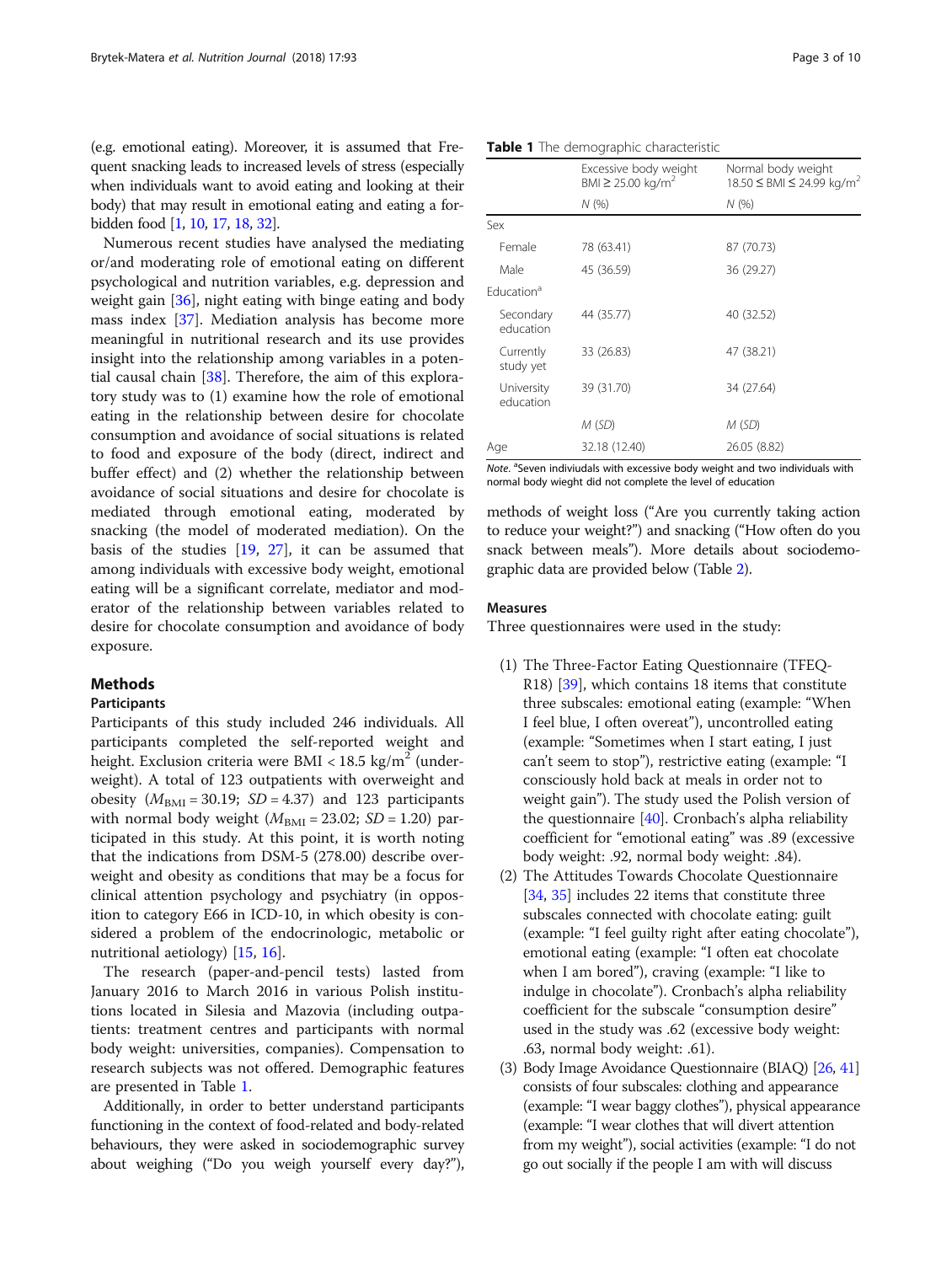<span id="page-3-0"></span>

| <b>Table 2</b> Selected parts of the behavioural aspect of the body |
|---------------------------------------------------------------------|
| image among individuals with excessive and normal body              |
| weight                                                              |

|                                | Excessive body weight<br>N (%)                       | Normal body weight<br>N (%) |
|--------------------------------|------------------------------------------------------|-----------------------------|
| Every day weighing             |                                                      |                             |
| Yes                            | 12 (9.76)                                            | 5(4.07)                     |
| Nο                             | 111 (90.24)                                          | 118 (95.93)                 |
| How often during the day?      |                                                      |                             |
| Once a day                     | 13 (10.57)                                           | 9(7.32)                     |
| Two times a day                | 2(1.63)                                              | 1(.81)                      |
| Three times a day              | 0                                                    | $\Omega$                    |
| More than three<br>times a day | 0                                                    | 2(1.63)                     |
| Action to weight loss          |                                                      |                             |
| Yes                            | 59 (47.97)                                           | 62 (50.41)                  |
| Νo                             | 64 (52.03)                                           | 61 (49.59)                  |
| Methods of weight loss         |                                                      |                             |
| Dieting                        | 25 (20.33)                                           | 19 (15.45)                  |
| Physical activity              | 35 (28.46)                                           | 46 (37.40)                  |
| Use of laxatives               | 1(.81)                                               | 1(.81)                      |
| Vomiting                       | 1(.81)                                               | 0                           |
| Starvation                     | 1(.81)                                               | 1(.81)                      |
| Other                          | 5(4.07)                                              | 6 (4.88)                    |
| Snacking in between meals      |                                                      |                             |
| Always                         | 2(1.63)                                              | 8(6.51)                     |
| Often                          | 31 (25.20)                                           | 26 (21.14)                  |
| Sometimes                      | 60 (48.78)                                           | 61 (49.59)                  |
| Rarely                         | 27 (21.95)                                           | 26 (21.14)                  |
| Never                          | 3(2.44)                                              | 2(1.63)                     |
|                                | Products snacking in between meals (multiple choice) |                             |
| Fruits                         | 51 (41.46)                                           | 46 (37.40)                  |
| Vegetables                     | 4(3.25)                                              | 1(.81)                      |
| Sweets                         | 20 (16.26)                                           | 59 (47.97)                  |
| Other                          | 33 (26.83)                                           | 25 (20.33)                  |

weight"), food and weight preoccupation (example: "I restrict the amount of food I eat"). Cronbach's alpha coefficient for the subscale "social activity" used in the conducted studies (avoidance of social situations related to food and body exposure) was .90 (excessive body weight: .92, normal body weight: .86).

In the present exploratory study, firstly we used the full version of all questionnaires in order to do not affect and interfere with their reliability. Secondly, we solely used the subscales (for the analysis) related to the main aim of an a priori hypothesis.

#### Data analysis

Statistical analysis of the collected data was performed by means of the Statistical Package for Social Sciences (version 22.0). The Pearson r correlation was used to verify the relationships among emotional eating, the desire to eat chocolate, and the avoidance of social situations related to food and body exposure. The PROCESS macro [[42](#page-9-0)] with bootstrap  $N = 1000$  was used to analyse the mediation and moderating effects and model of moderated mediation. All figures in the text were created on the basis of Hayes guidelines [[42](#page-9-0)].

#### Results

#### Direct effect

The positive correlation between variables mentioned (emotional eating, chocolate craving and avoidance of social situations) are presented in Table 3.

#### Indirect and buffer effect

Among all participants, emotional eating was a significant complete mediator of the relationship between social-situation avoidance related to food and body exposure and the desire to consume chocolate (Figs. [1](#page-4-0) and. [2\)](#page-4-0). Nevertheless, it did not moderate the relationship between these variables (Figs. [3](#page-5-0) and [4,](#page-5-0) Table [4](#page-6-0)).

#### Moderated mediation models

In relation to moderated mediation models, outcomes show that there was no significant model of moderated mediation of the link between social situation avoidance related to food and body exposure and the desire to consume chocolate through emotional eating, moderated by snacking among the group with excessive body weight,  $R = .51$ ;  $F(3, 118) = 13.51$ ;  $p < .001$ ;  $MSE = 6.73$ ; index of moderated mediation (for emotional eating as a mediator and snacking as a moderator): .05; [−.42, .58] (Fig. [5](#page-6-0)). Opposite results were obtained for this model of moderated mediation among individuals with normal body weight,  $R = .42$ ;  $F(3, 119) = 8.69$ ;  $p < .001$ ;  $MSE = 5.13$ ; index of moderated mediation: .26 [.05, .61] (Fig. [5\)](#page-6-0). The conditional indirect effect of the social situation avoidance related to food and body exposure on desire to consume chocolate through emotional eating was significant in

Table 3 Emotional eating, the desire to consume chocolate as well as avoiding social situations related to food and body exposure among excessive and normal body weight individuals

|                                              | Excessive body<br>weight | Normal body<br>weight |
|----------------------------------------------|--------------------------|-----------------------|
| Emotional eating $\leftrightarrow$ Craving   | $.610***$                | $411***$              |
| Emotional eating $\leftrightarrow$ Avoidance | $.371***$                | $224 -$               |
| Craving $\leftrightarrow$ Avoidance          | $282**$                  | $153$ <sup>*</sup>    |

Note.  $p < .05$ ;  $p < .01$ ;  $p < .001$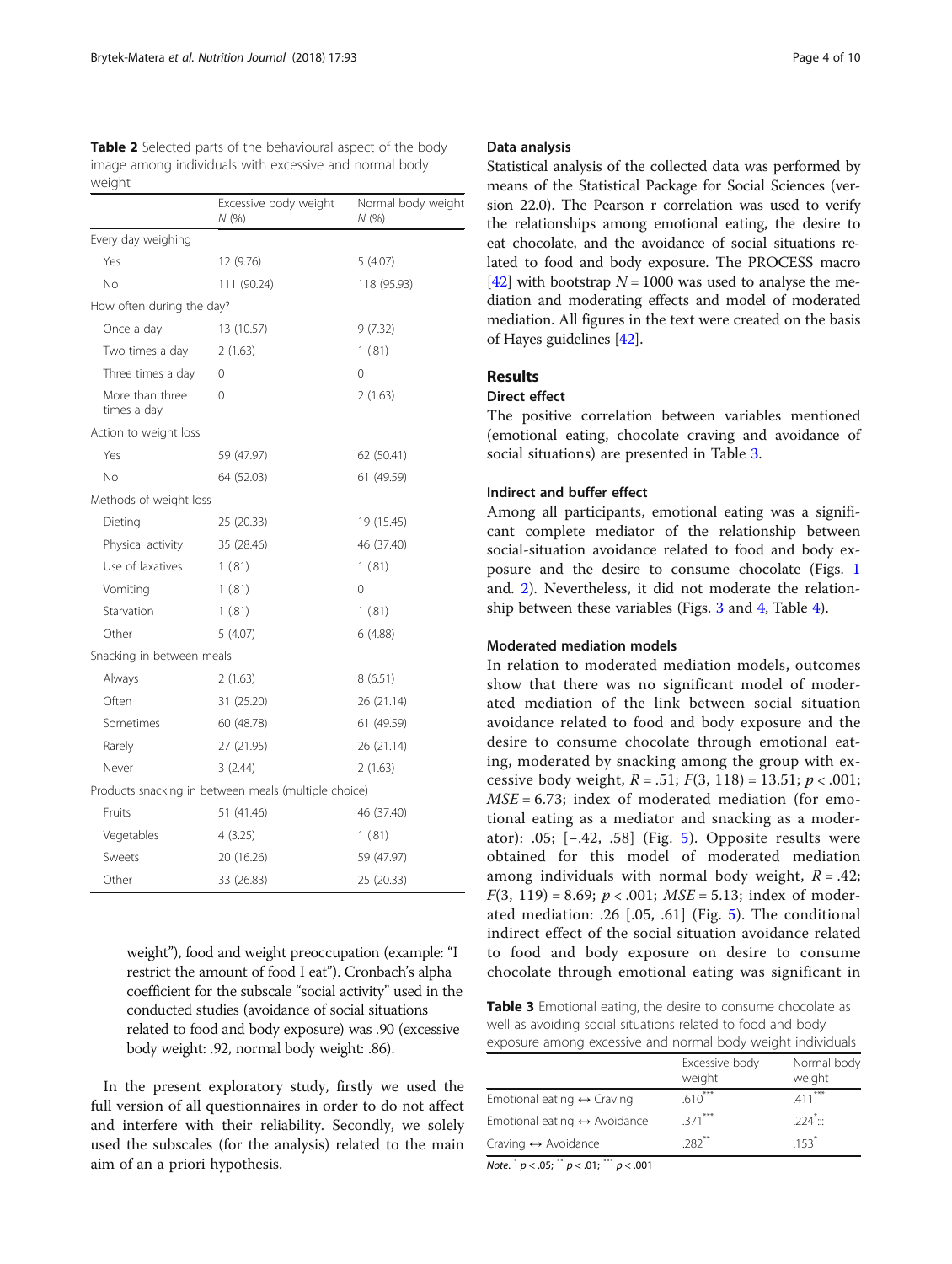<span id="page-4-0"></span>

the high level of snacking  $(B = .19; [.004, .57]$  but was not significant in the low level of mediator  $(B = -.25)$ ; [−.70, .19]. In order to better understand the direction of the significant interaction, the simple slopes have been examined (Fig. [6](#page-7-0)).

#### **Discussion**

In the study among all participants, the stronger the tendency to eat under the influence of emotions is, the greater the desire to consume chocolate and avoid social situations related to food and body exposure. In addition, the desire for chocolate consumption are positively associated with avoidance of social situations related to food and body exposures in both group. Moreover, in all groups, emotional eating is a complete mediator between avoiding food-related social situations and the need for body exposure as well as desire for chocolate consumption. A similar effect has not been discovered with regard to the buffer effect. To sum up, we failed to confirm the assumption that emotional eating will be a significant correlate and mediator only in the group with excessive body weight or its moderation role of emotional eating. In addition, results show that there is a significant model of moderated mediation of the relationship between social-situation avoidance related to food and body exposure and the desire to consume chocolate through emotional eating, moderated by snacking among individuals with normal body weight. It is worth pointing out that snacking is an important moderator of the

relationship between social situation avoidance related to food and body exposure and emotional eating but not in the relationship between avoidance of social situations and desire to consume chocolate. Importantly, only at high level of snacking moderation takes place. A similar effect has not been discovered in the group with excessive body weight.

The results of the study did not confirm the particular importance of the tendency to eat under the influence of emotions for the manifested problematic eating behaviours and the attitude toward one's own body only among individuals with overweight and obesity. Notwithstanding, such assumptions have already been presented in the classic monograph of Hilda Bruch [\[43\]](#page-9-0), the author of the concept of emotional eating. According to Bruch [[44\]](#page-9-0) and contemporary researchers [\[23,](#page-8-0) [45,](#page-9-0) [46\]](#page-9-0), the tendency to eat foods under the influence of emotion is due to the lack of adequate and accurate identification of signals of physiological hunger from feelings connected with the experienced emotions. The consequence of this eating style is overeating (to reduce negative feelings) and weight gain [\[45,](#page-9-0) [47](#page-9-0)]. Another theory is associated with the model of the mechanism of a vicious cycle of emotional regulation by eating, according to which negative emotions are the source of excitement that is mistakenly identified as a feeling of hunger. It contributes to the consumption of food, which in turn leads to a temporary reduction of negative emotions. However, this effect is short-lived; the level of negative

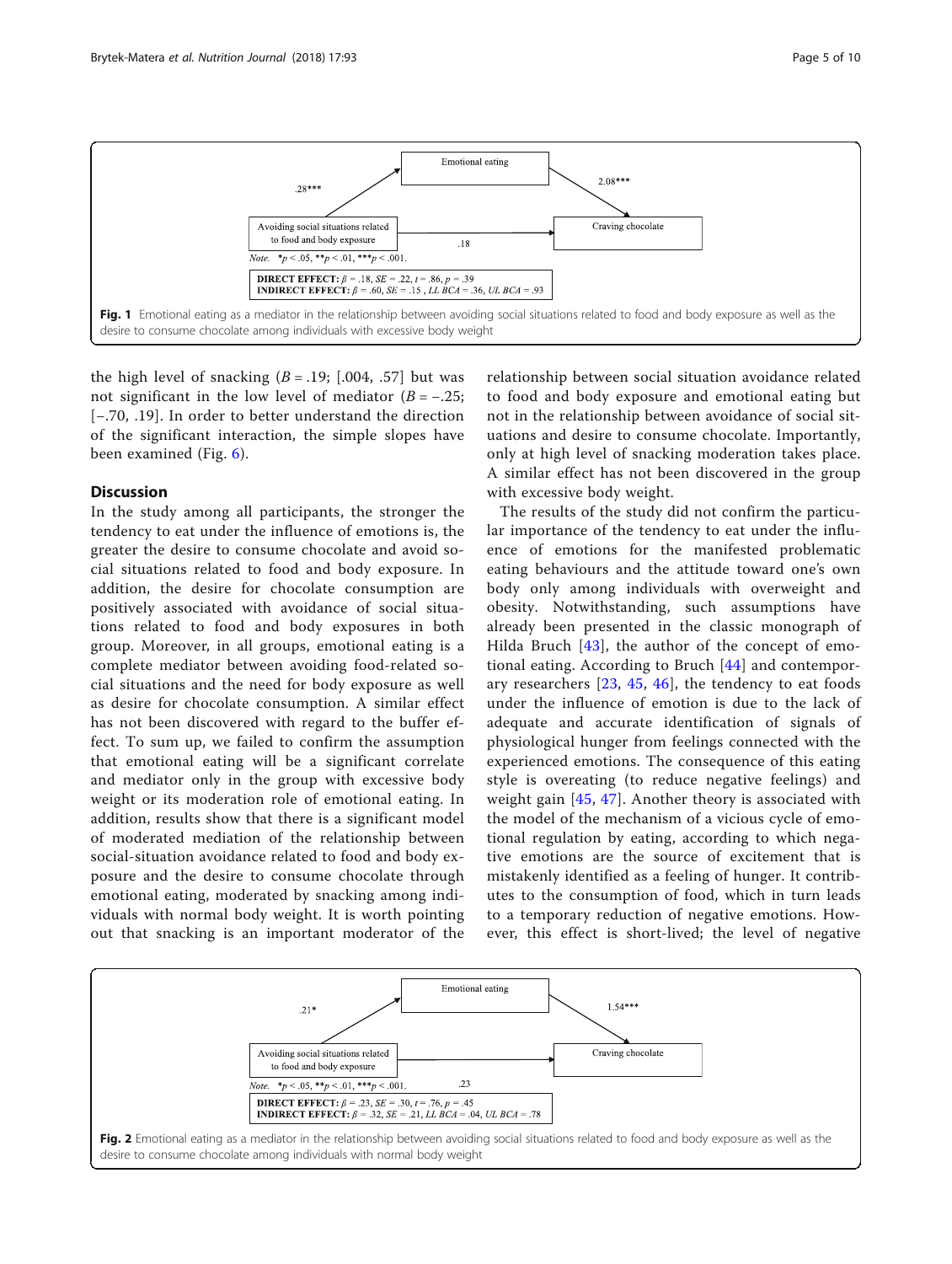<span id="page-5-0"></span>

emotions increases again, which promotes further consumption of food and weight gain [\[1,](#page-8-0) [19](#page-8-0), [20\]](#page-8-0).

Fig. 3 Buffer effect among individuals with excessive body weight

*Note.* \**p* < .05, \*\**p* < .01, \*\*\**p* < .001.

The supplementation of our outcomes in Table [2](#page-3-0) shows that there is a similar body attitude among overweight individuals and those of normal body weight. Both groups similarly control body weight, strive for a weight change and eat between meals. This shows that both groups at similar levels are bound up in their own body and control of the food they eat. This dependency may lead to the exhaustion of cognitive sources as a result of permanent control of body weight and the need for food monitoring among people seeking weight reduction (regardless of whether the current body weight is excessive or normal) [\[48](#page-9-0), [49\]](#page-9-0). People are dissatisfied with their body and body mass as a result of the internalisation of the sociocultural ideal of a slim silhouette  $[6, 50]$  $[6, 50]$  $[6, 50]$  $[6, 50]$  $[6, 50]$ . They use large numbers of food restrictions (related to intake monitoring) which, consequently, leads to the loss of resources responsible for controlling the eating process and excessive binge eating (especially forbidden products: sweets, salty snacks and other high-calorie products) in a situation of a negative affect [\[49\]](#page-9-0).

The results may also have the following explanations. (1) Individuals are at different stages of weight loss and, therefore, some people with normal body weight (who were previously obese), despite reduction of weight to the level described as normal, still continue to have abnormal dietary behaviours and use various methods of weight loss (the group with excessive body weight is at the beginning of weight reduction, and their eating habits are also abnormal) [[51](#page-9-0), [52](#page-9-0)]. (2) In both groups, there are people who use body mass reduction methods that are pathological (related to eating disorders) and serve to maintain normal body weight, despite the occurrences of binge

eating (related to emotional eating and snacking) [[53](#page-9-0)]. (3) The current fashion for a healthy lifestyle states that people are losing touch with their own needs and emotions (consequently, later confusing physiological and emotional needs), and strive to change their silhouette to the more perfect one  $[6, 46, 54]$  $[6, 46, 54]$  $[6, 46, 54]$  $[6, 46, 54]$  $[6, 46, 54]$  $[6, 46, 54]$  $[6, 46, 54]$ . (4) In the group of people with normal body weight, snacking between meals (besides emotional eating) is an important part of maladaptive eating and weight behaviours, and among people with excessive body weight, other crucial variables for abnormal eating patterns can be revealed (e.g., external eating, mindless eating) [[18](#page-8-0), [29,](#page-9-0) [30](#page-9-0)].

It is worth stressing that among people with excessive body mass, a high percentage (from 10 to 47.6%) are individuals with binge eating disorder (BED) and with bulimia [[15,](#page-8-0) [55](#page-9-0)–[57](#page-9-0)], but as mentioned earlier, eating disorders are also common in individuals with normal weight [[6,](#page-8-0) [53](#page-9-0)]. There are many theories that emphasise the importance of emotions in eating disorders and persistence of excessive weight (including Emotional Reward Theory, Emotion Avoidance Model) [[58](#page-9-0), [59](#page-9-0)]. One of them is the integrative cognitive-affective therapy (ICAT) [[60](#page-9-0)], which assumes that emotional dysregulation constitutes an important factor in the development of eating disorders and overweight. Low awareness of an emotional state, lack of flexibility in adaptive regulations, and a low level of control skills in stressful states contribute to binge eating that functions as a regulator of experienced emotions [\[60](#page-9-0)]. The analysis of the level of negative and positive emotions among individuals with excessive body weight and simultaneously indulging in BED has proved that the level of negative emotions significantly increased before binge eating and decreased afterward [[61](#page-9-0)]. After some time, however, it increases again. The reverse trend has been

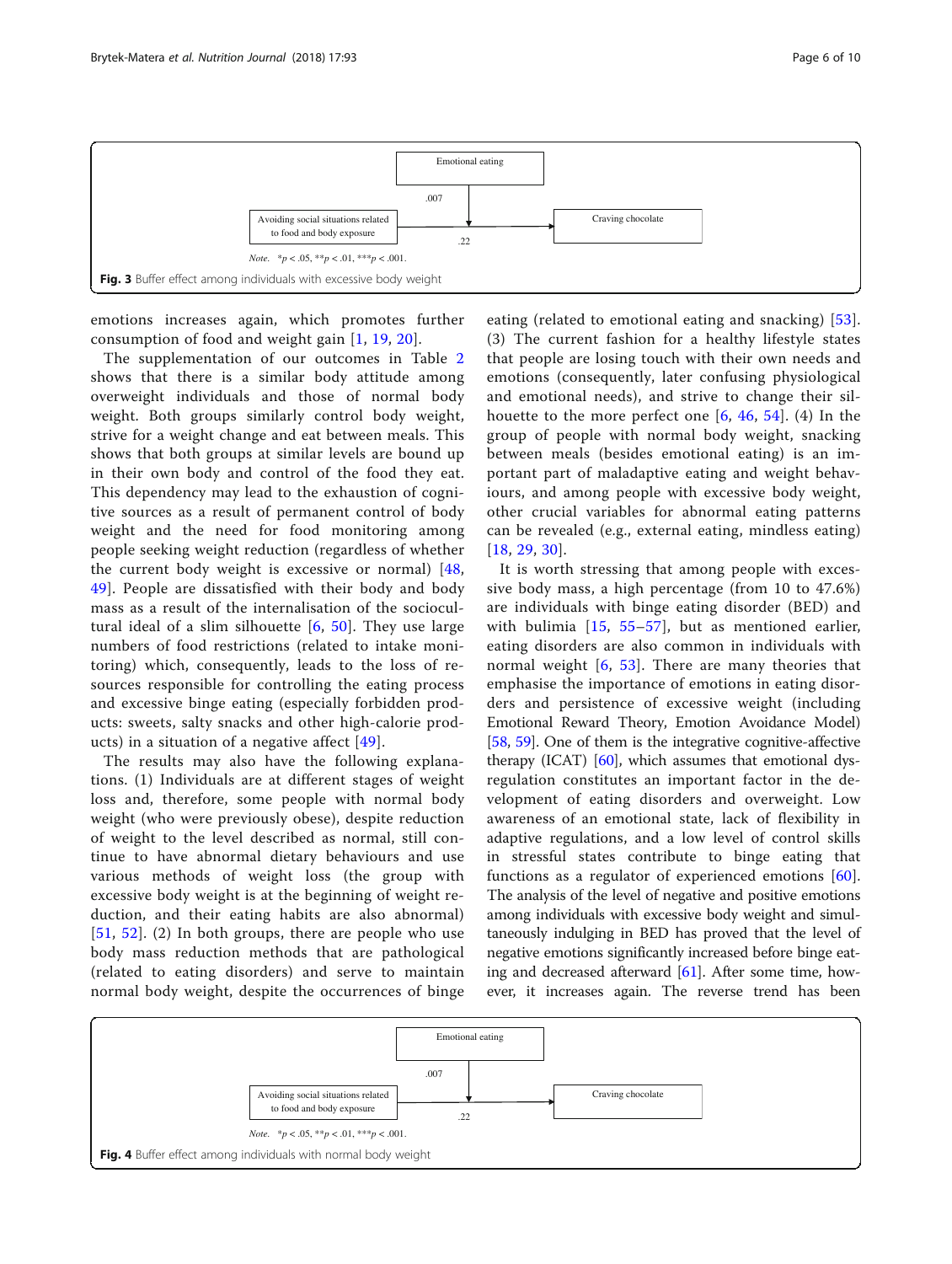| and the desire to consume chocolate among excessive and normal body weight individuals |        |     |        |             |             |  |  |  |
|----------------------------------------------------------------------------------------|--------|-----|--------|-------------|-------------|--|--|--|
|                                                                                        | Effect | SE  |        | <b>LLCI</b> | <b>ULCI</b> |  |  |  |
| Excessive body weight                                                                  |        |     |        |             |             |  |  |  |
| $-1$ SD                                                                                | $-.26$ | .30 | $-.83$ | $-.87$      | .35         |  |  |  |
| М                                                                                      | $-.01$ | .22 | $-.06$ | $-.44$      | .42         |  |  |  |
| $+1SD$                                                                                 | .23    | .28 | .81    | $-.33$      | .80         |  |  |  |
| Normal body weight                                                                     |        |     |        |             |             |  |  |  |
| $-1$ SD                                                                                | .19    | .83 | .23    | $-1.45$     | 1.85        |  |  |  |
| М                                                                                      | .22    | .61 | .36    | $-.98$      | 1.42        |  |  |  |
| $+1SD$                                                                                 | .23    | .78 | .30    | $-1.32$     | 1.78        |  |  |  |

<span id="page-6-0"></span>Table 4 Emotional eating as a moderator in the relationship between avoiding social situations related to food and body exposure

Conceptual model Emotional eating Snacking Avoiding social situations related Craving chocolate to food and body exposure **Statistical model: excessive body weight** Emotional eating  $a_1 = .23$ Avoiding social situations related  $b = 1.93***$ to food and body exposure  $c_1' = 1.08$  $a_2 = 1.14$ Craving chocolate Snacking  $c_2' = -1.37$  $a_3 = .02$  $c_3$ '= .46 **INTERACTION** Avoiding x Snacking Statistical model: normal body weight Emotional eating  $a_1 = .57$ Avoiding social situations related  $b = 1.44***$ to food and body exposure  $c_1 = .30$  $a_2 = -10$ Craving chocolate Snacking  $c_2$ '= 1.26  $a_3 = .18*$  $c_3 = .03$ **INTERACTION** Avoiding x Snacking *Note.* \* $p < .05$ , \*\* $p < .01$ , \*\*\* $p < .001$ . Fig. 5 Conceptual and statistical model of moderated mediation the link between avoiding and craving through emotional eating, moderated by snacking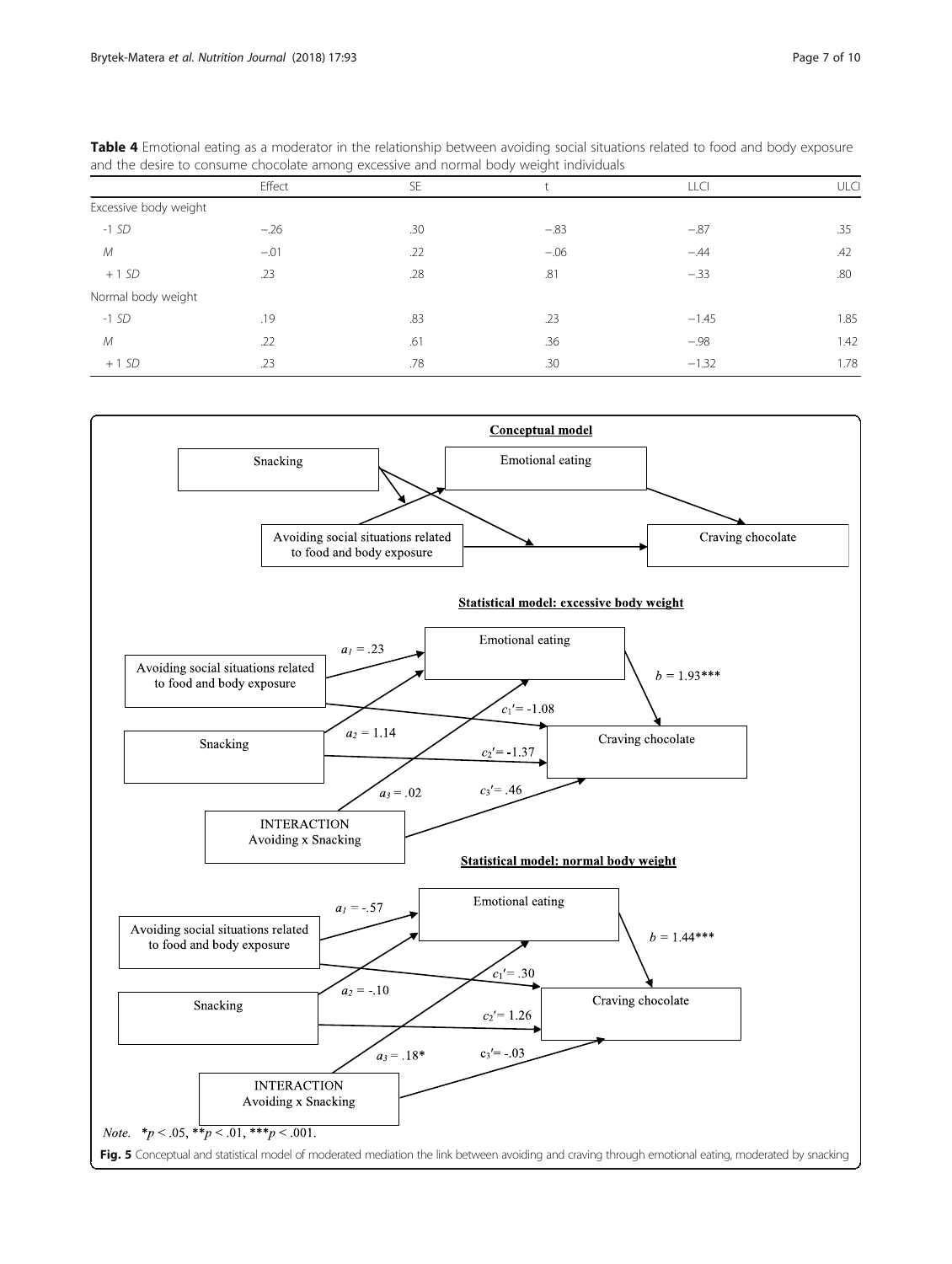[[63](#page-9-0)–[65\]](#page-9-0). Therefore, according to previous research results ob-

tained by Micanti et al. [[10\]](#page-8-0) and Annesi et al. [\[66](#page-9-0)], snacking and emotional eating might be crucial for interventions related to changing eating behaviours, but not only for people with excessive weight. By addressing these problematic eating behaviours, future research should include longitudinal research to help recognise better mechanisms to change eating behaviours among individuals with various BMI levels (which may be in different stages of behavior change for weight loss, diet and exercise).

regulator of an emotional state, especially among overweight participants [[24\]](#page-8-0). However, other authors [[62\]](#page-9-0) point out that this theory suffers from shortcomings and requires empirical development and verification, inter alia, because it does not take into account the motivational orientation (autonomous and controlled) that is crucial for the management of one's own emotions, eating behaviours and body image

#### **Limitations**

Our research has a few limitations. First, the acceptable level of an internal consistency for measures, using the Cronbach's alpha, is .80 or higher [[67\]](#page-9-0). In the present study, scale "consumption desire" falls below this cut-off. It should be noted that our results may be due either to the true relationships between variables (or lack thereof ), or to the poor reliability of measures in the sample. Second, the number of women and men in the group is not the same. We have to take account of the fact that we should ensure a representative distribution of the population for this group to be considered a representative of groups of people to whom results will be generalised in the next research. In addition, individuals with excessive and normal body weight are not equal in other demographic characteristics (e.g. age). So, it should be highlighted that it can be influence on results. Moreover, additional information about the participants is lacking, such as history of physical/mental diseases, medication use, the weight change in the last year/ months and it is known from other studies that these variables may have an impact on the eating behaviours and body-related behaviours [[68](#page-9-0)–[70](#page-9-0)]. Furthermore, the limitations are associated also with the kind of data, which was self-reported data. This type of data is burdened with the problem of self-presentation of the respondents and lack of possibility of objective verification. Finally, although snacking (based on a single item) has been shown to be predictive of related behaviours in our previous research [\[71](#page-9-0)] it should be emphasized that in the present study we used the subscale that have not been validated in Polish population.

observed in the case of positive emotions; before binge eating, such emotions decline, increase after the attack and then decline again. This indicates the importance of emotions of different valences for the development of abnormal habits and eating behaviours [[61](#page-9-0)].

Other research suggests that body weight is a crucial aspect in the relationship between the tendency to eat under the influence of emotions and a body mass index [[48\]](#page-9-0); only among overweight individuals is there a positive correlation between emotional eating and BMI. (This relationship is not relevant among participants with normal body weight.) The Homeostatic Theory of Obesity [\[24](#page-8-0)] also delineates the relationship between abnormal eating habits and negative emotions as well as negative body attitudes among individuals with excessive body weight. Its author  $[24]$  $[24]$ , on the basis of a meta-analysis of studies on factors involved in the formation and persistence of obesity, emphasises that excessive body mass is associated with high levels of negative emotions, strong body dissatisfaction, and a frequent intake of high-calorie foods. In addition, these variables also interact with each other; high intensity of negative emotions contributes to the increased consumption of high-energy products, which in turn leads to higher body dissatisfaction. This theory is the confirmation of the assumption (which our outcome did not confirm) that food can act as a

<span id="page-7-0"></span>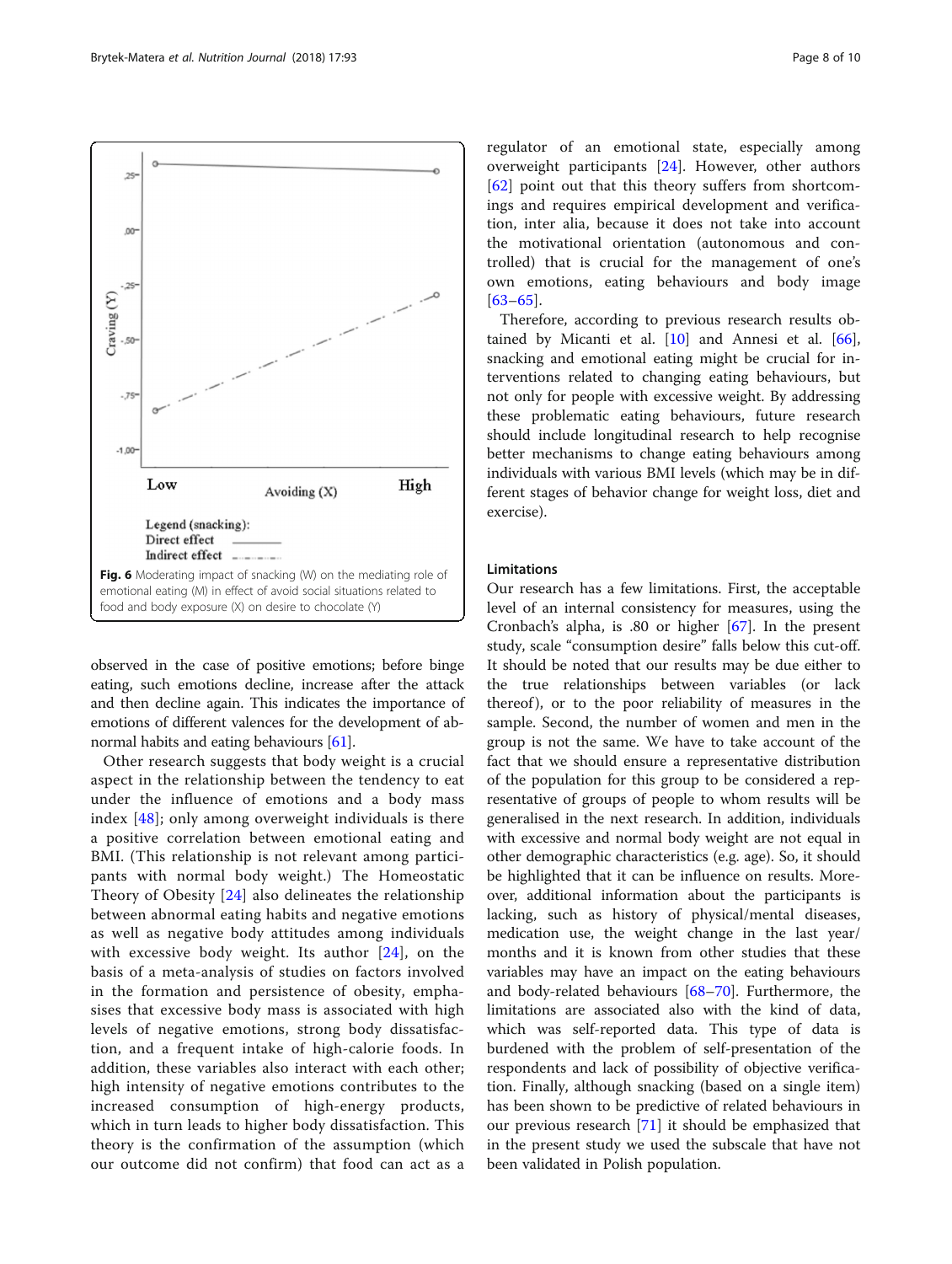#### <span id="page-8-0"></span>Conclusion

The presented results show that among people with varied BMI categories, emotional eating is connected with craving chocolate and avoidance of social situations related to food and body exposure, which play only the role of mediation. In addition, snacking is crucial for this relationship in the group with normal body weight.

#### Funding

This research was supported by a grant from the SWPS University of Social Sciences and Humanities (ID: 1/2015/WZK), Katowice Faculty of Psychology, Poland.

#### Authors' contributions

ABM and KCB contributed to the conception and design of the study, analysis, and interpretation of the data and drafted the manuscript. DO contributed to the interpretation of the data. All authors critically revised, read, and approved the final manuscript and agreed to be fully accountable for ensuring the integrity and accuracy of the work.

#### Ethics approval and consent to participate

The research was approved by the local ethics committee (SWPS University of Social Sciences and Humanities, Katowice Faculty of Psychology; no. WKEB31/ 01/2016). All procedures performed in this study were in accordance with the ethical standards of the institutional and/or national research committee and with the 1964 Helsinki declaration and its later amendments or comparable ethical standards. Informed consent was obtained from all individual participants included in the study.

#### Consent for publication

Not applicable

#### Competing interests

The authors declare that they have no competing interest.

#### Publisher's Note

Springer Nature remains neutral with regard to jurisdictional claims in published maps and institutional affiliations.

#### Author details

<sup>1</sup> Katowice Faculty of Psychology, SWPS University of Social Sciences and Humanities, Katowice, Poland. <sup>2</sup> Department of Public Health, Faculty of Health Science, Medical University of Warsaw, Warsaw, Poland.

# Received: 20 March 2018 Accepted: 1 October 2018

#### References

- Czepczor K, Brytek-Matera A. Jedzenie pod wpływem emocji. Warszawa: Difin; 2017.
- 2. U. S. Department of Agriculture, U.S. Department of Health and Human Services. Dietary guidelines for Americans. 2010. [https://health.](https://health.gov/dietaryguidelines/dga2010/dietaryguidelines2010.pdf) [gov/dietaryguidelines/dga2010/dietaryguidelines2010.pdf.](https://health.gov/dietaryguidelines/dga2010/dietaryguidelines2010.pdf) Accessed 20 Feb 2018.
- 3. Hankonen N, Absetz P, Kinnunen M, Haukkala A, Jallinoja P. Toward identifying a broader range of social cognitive determinants of dietary intentions and behaviors. Appl Psychol Health Well-Being. 2013;5(1):118–35. <https://doi.org/10.1111/j.1758-0854.2012.01081.x>.
- 4. Wiedemann AU, Lippke S, Reuter T, Ziegelmann JP, Schüz B. The more the better? The number of plans predicts health behaviour change. Appl Psychol Health Well-Being. 2011;3:87–106. [https://doi.org/10.1111/j.1758-](https://doi.org/10.1111/j.1758-0854.2010.01042.x) [0854.2010.01042.x.](https://doi.org/10.1111/j.1758-0854.2010.01042.x)
- 5. Snoek HM, Engels RC, Janssens JM, van Strien T. Parental behaviour and adolescents' emotional eating. Appetite. 2007;49(1):223–30. [https://doi.org/](https://doi.org/10.1016/j.appet.2007.02.004) [10.1016/j.appet.2007.02.004](https://doi.org/10.1016/j.appet.2007.02.004).
- 6. Maine M, Bunnell DW. Prawdziwa burza biopsychosocjalna. In: Margo M, BH MG, Bunnell DW, editors. Leczenie zaburzeń odżywiania. Pomost pomiędzy nauką a praktyką. Wrocław: Elsevier Urban & Partner; 2010. p. 3–18.
- 7. Maj A. Magia wizerunku, czyli o pożytkach płynących z kontrolowania ciała. In: Banszak E, Czajkowski P, Florkowski R, editors. Fenomeny kontroli ciała. Warszawa: Difin, Warszawa; 2012. p. 26–38.
- 8. Macht M, Simons G. Emotions and eating in everyday life. Appetite. 2000;35: 65–71. <https://doi.org/10.1006/appe.2000.0325>.
- 9. Patel KA, Schlundt DG. Impact of moods and social context on eating behaviour. Appetite. 2001;36:111–8. [https://doi.org/10.1006/appe.2000.0385.](https://doi.org/10.1006/appe.2000.0385)
- 10. Micanti F, Iasevoli F, Cucciniello C, Costabile R, Loiarro G, Pecoraro G, et al. The relationship between emotional regulation and eating behaviour: a multidimensional analysis of obesity psychopathology. Eat Weight Disord. 2016;22(1):105–15. <https://doi.org/10.1007/s40519-016-0275-7>.
- 11. Perpiñá C, Cebolla A, Botella C, Lurbe E, Torró MI. Emotional eating scale for children and adolescents. Psychometric characteristics in a Spanish sample. J Clin Child Adolesc. 2011;40(3):424–33. [https://doi.org/10.1080/15374416.](https://doi.org/10.1080/15374416.2011.563468) [2011.563468](https://doi.org/10.1080/15374416.2011.563468).
- 12. Conceição EM, Utzinger M, Pisetsky JE. Eating disorders and problematic eating Behaviours before and after bariatric surgery: characterization, assessment and association with treatment outcomes. Eur Eat Disord Rev. 2015;23(6):417–25. <https://doi.org/10.1002/erv.2397>.
- 13. Orcutt M, Steffen K, Mitchell JE. Eating Disorders and Problematic Eating Behaviors After Bariatric Surgery. In: Agras SW, Robinson A, editors. The Oxford Handbook of Eating Disorders. 2nd ed; 2017. [https://doi.org/10.1093/](https://doi.org/10.1093/oxfordhb/9780190620998.013.25) [oxfordhb/9780190620998.013.25.](https://doi.org/10.1093/oxfordhb/9780190620998.013.25)
- 14. Silva JR, Capurro G, Saumann MP, Slachevsky A. Problematic eating behaviors and nutritional status in 7 to 12 year-old Chilean children. Int J Clin Hlth Psyc. 2012;13(1):32–9. [https://doi.org/10.1016/S1697-2600\(13\)70005-X](https://doi.org/10.1016/S1697-2600(13)70005-X).
- 15. American Psychiatric Association. Diagnostic and statistical manual of mental disorders 5. Arlington: American Psychiatric Publishing; 2013.
- 16. World Health Organization. International Statistical Classification of Diseases and Related Health Problems 10th Revision. 2016. [http://apps.](http://apps.who.int/classi-fications/icd10/browse/2016/en#/E65-E68) [who.int/classi-fications/icd10/browse/2016/en#/E65-E68](http://apps.who.int/classi-fications/icd10/browse/2016/en#/E65-E68) and [http://www.](http://www.icd10data.com/ICD-10CM/Codes/E00-E89/E65-E68/E66) [icd10data.com/ICD-10CM/Codes/E00-E89/E65-E68/E66.](http://www.icd10data.com/ICD-10CM/Codes/E00-E89/E65-E68/E66) Accessed 20 Feb 2018.
- 17. Wnuk SM, Du CT. Mindful Eating for Severe Obesity. In: Sockalingam S, Hawa R, editors. Psychiatric Care in Severe Obesity; 2017. [https://doi.org/10.](https://doi.org/10.1007/978-3-319-42536-8_17) [1007/978-3-319-42536-8\\_17.](https://doi.org/10.1007/978-3-319-42536-8_17)
- 18. Alberts HJ, Thwissen R, Raes L. Dealing with problematic eating behaviour. The effects of a mindfulness-based intervention on eating behaviour, food cravings, dichotomous thinking and body image concern. Appetite. 2012; 58(3):847–51. <https://doi.org/10.1016/j.appet.2012.01.009>.
- 19. Bruch H. Eating disorders. Obesity, anorexia nervosa, and the person within. New York: Basic Books; 1973.
- 20. Nyklíček I, Vingerhoets A, Zeelenberg M. Emotion Regulation and Well-Being. New York, Dordrecht, Heidelberg, London: Springer; 2011.
- 21. Cardi V, Leppanen J, Treasure J. The effects of negative and positive mood induction on eating behaviour: a meta-analysis of laboratory studies in the healthy population and eating and weight disorders. Neurosci Biobehav Rev. 2015;57:299–309. <https://doi.org/10.1016/j.neubiorev.2015.08.011>.
- 22. Ogden J. The psychology of eating: from healthy to unhealthy behaviour. Oxford: Blackwell; 2003.
- 23. Stellpflug C. Emotional Eating, "The battle for the mind"!. 2010. [http://www.](http://www.k12academics.com/articles/emotional-eating-%E2%80%9C-battle-mind-%E280%9D#.VuBIhZzhDIU) [k12academics.com/articles/emotional-eating-%E2%80%9C-battle-mind-](http://www.k12academics.com/articles/emotional-eating-%E2%80%9C-battle-mind-%E280%9D#.VuBIhZzhDIU) [%E280%9D#.VuBIhZzhDIU](http://www.k12academics.com/articles/emotional-eating-%E2%80%9C-battle-mind-%E280%9D#.VuBIhZzhDIU). Accessed 18 Feb 2018.
- 24. Marks DF. Homeostatic theory of obesity. Health Psychol Open. 2015;2(1):1– 30. [https://doi.org/10.1177/2055102915590692.](https://doi.org/10.1177/2055102915590692)
- 25. Brytek-Matera A. Obraz ciała obraz siebie. Wizerunek własnego ciała w ujęciu psychospołecznym. Warszawa: Difin; 2008.
- 26. Rosen JC, Srebnik D, Saltzberg E, Wendt S. Development of a Body Image Avoidance Questionnaire. J Consult Clin Psychol. 1991;3(1):32–7. [https://doi.](https://doi.org/10.1037/1040-3590.3.1.32) [org/10.1037/1040-3590.3.1.32.](https://doi.org/10.1037/1040-3590.3.1.32)
- 27. Anglé S, Engblom J, Eriksson T, Kautiainen S, Saha MT, Lindfors P, Lehtinen M, Rimpelä A. Three factor eating questionnaire-R18 as a measure of cognitive restraint, uncontrolled eating and emotional eating in a sample of young Finnish females. Int J Behav Nutr Phys Act. 2009;6:41. [https://doi.org/](https://doi.org/10.1186/1479-5868-6-41) [10.1186/1479-5868-6-41.](https://doi.org/10.1186/1479-5868-6-41)
- 28. Cash TF. Cognitive-behavioral perspectives on body image. In: Cash TF, Smolak L, editors. Body image second edition a handbook of science, practice, and prevention. New York: Guilford Press; 2012. p. 39–47.